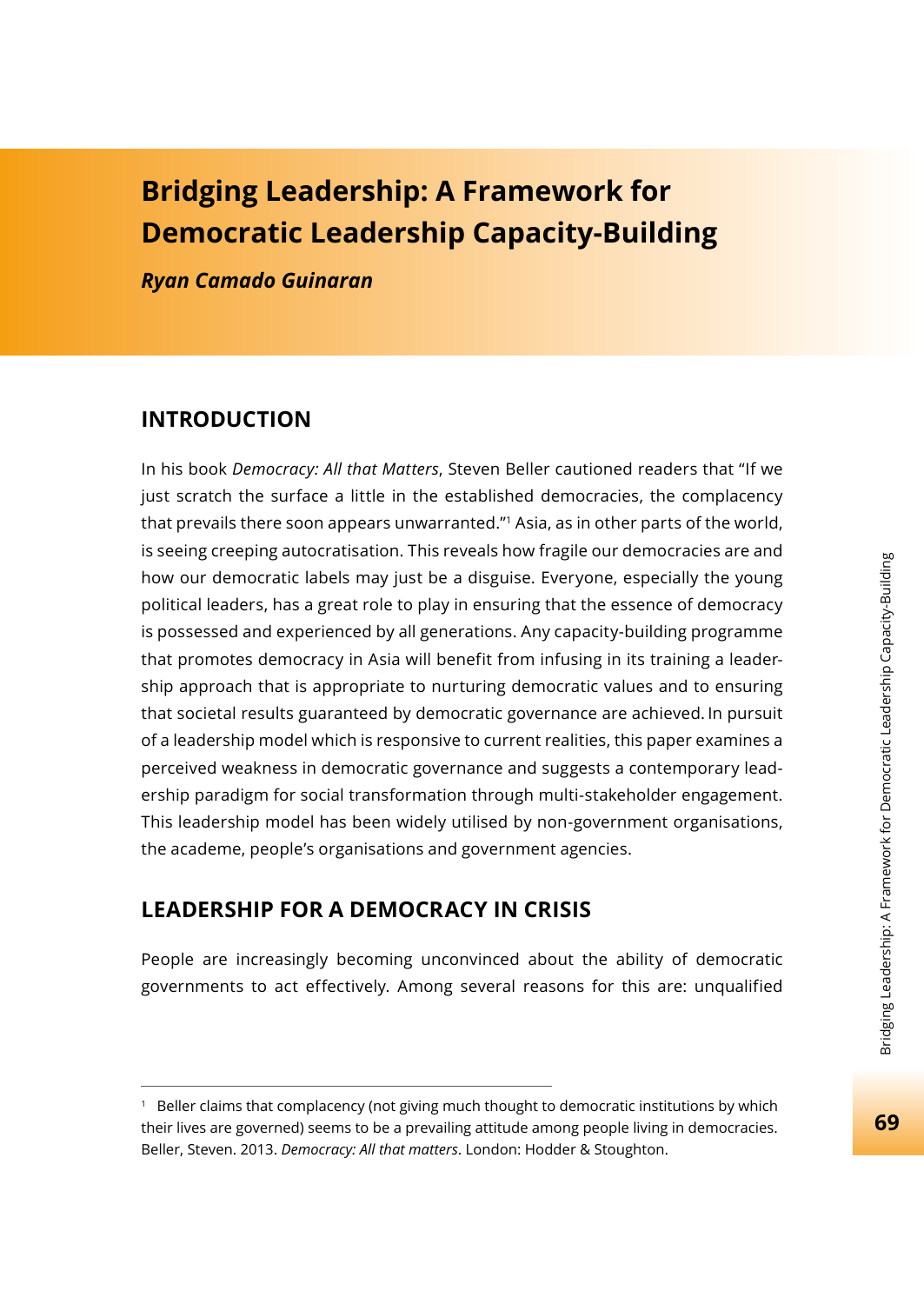leaders, uninformed voters, short-termism<sup>2</sup>, public dissatisfaction with politics and perceived inability to influence political processes, and elites and interest groups distorting democratic institutions.3 After examining data on autocratisation in the world since the 1900s culled from the Varieties of Democracy Project, scholars say that a third wave of autocratisation is happening. However, they say panic is not warranted as the proportion of democratic countries globally is still near an all-time high. Democratic breakdown is still a risk though and this occurs now not as an abrupt event but as a gradual regression under a legal facade.<sup>4</sup>

Democracy has been said to be a *more-or-less* rather than an *either/or* affair. A spectral feature of democracy is raised where countries or states function more or less democratically along these dimensions: breadth, depth, range, and control.<sup>5</sup> Oscillations in these dimensions influence the procedural part of democracy: rule of law, electoral accountability, inter-institutional accountability, political participation, and political competition. These processes shape the substance, content and outcome of democracy which are freedom, equality and responsiveness. Political liberalisation and democratisation have ushered in the advancement and deepening of many procedural dimensions of democracy in the Asia-Pacific but have been remarkably less successful in securing adequate implementation of these procedures.6 Social justice indeed results not only from the presence of institutional forms (democratic rules and regulations), but also from effective practice.<sup>7</sup> In places where there is perceived successful implementation of the democratic procedures, the people lament that they do not experience its outcome. There is a promise overload and a performance deficit with the political parties in Asia.<sup>8</sup> This observation is critical as the outcomes of democracy are important to the youth. In the Asian Barometer Survey on East Asia and Southeast Asia, it was observed that the youth

<sup>2</sup> Moyo, Dambisa. 2018. "Why Democracy Doesn't Deliver" *Foreign Policy*, 26 April. Accessed 8 April 2020. https://foreignpolicy.com/2018/04/26/why-democracy-doesnt-deliver/.

<sup>&</sup>lt;sup>3</sup> Morlino, Leonardo, Dressel, Bjorn, and Pelizzo, Riccardo. 2016. "The Quality of Democracy in Asia-Pacific: Issues and Findings" *International Political Science Review* 32(5): 391-511.

<sup>&</sup>lt;sup>4</sup> Lührmann, Anna and Lindberg, Staffan. 2019. "A third wave of autocratization is here: what is new about it?" *Democratization*. Accessed 1 June 2020.

<sup>5</sup> Crocker, David. 2008. *Ethics in global development: Agency, capability and deliberative democracy*. Cambridge: Cambridge University Press.

<sup>&</sup>lt;sup>6</sup> Morlino, Leonardo, Dressel, Bjorn, and Pelizzo, Riccardo. 2016. "The Quality of Democracy in Asia-Pacific: Issues and Findings" International Political Science Review 32(5): 391-511.

<sup>7</sup> Sen, Amartya. 2000. *Development as freedom*. New York: Alfred A. Knopf Inc.

<sup>&</sup>lt;sup>8</sup> Shastri, Sandeep. 2020. Understanding Political Ideology, Political Parties and Party Systems in Asia. KASYP Program Phnom Penh, Cambodia. 17-21 February 2020.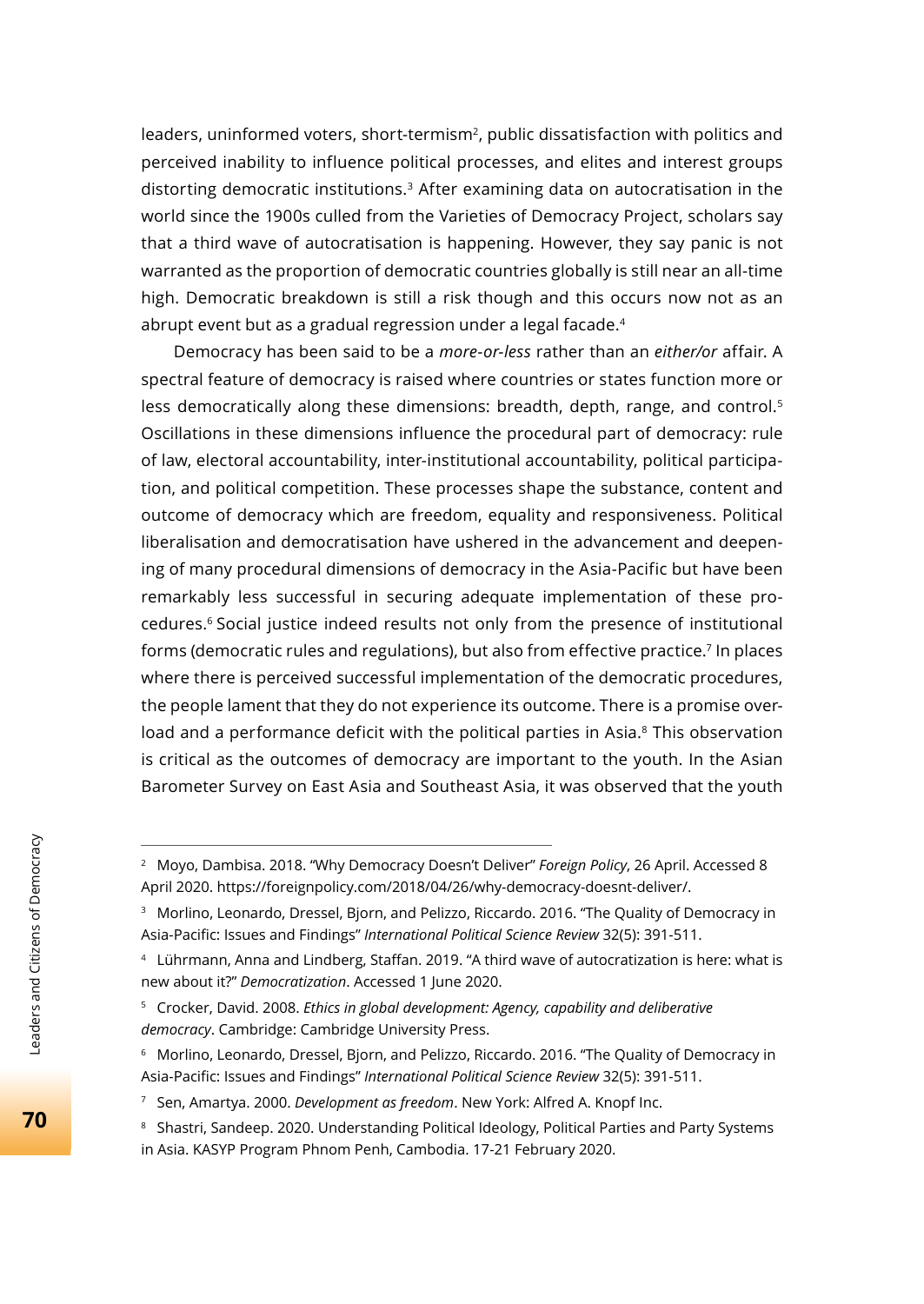tend to value the outcomes of political systems (good governance, social equity) a bit more than they do the basic normative principles (norms and procedures, freedom and liberty).<sup>9</sup> When the democratic outcome is not felt, public confidence and trust in the procedure (political accountability and participation) drop. An analysis of the quality of democracy in the Asia-Pacific region in 2016 has also brought up the issue of emptied democracies: governments that retain the formal aspects of democracy but not its substance.10

It is true that overcoming democratic deficits requires strong political leadership from the branches of the government and the collective political will of the citizens.11 Experiences from the past also affirm that democratic declines can be upturned by focusing on a more microscopic approach or on local initiatives – a strategy that has been shown to be effective at promoting political reform.<sup>12</sup> Shaping the leader's agency to work for genuine democracy is a starting point. By investing in micro political leadership and the mobilisation of the people, stronger ripples can be formed to blunt waves of autocratisation.

In its role of influencing young Asian leaders to foster democratic leadership, the Konrad Adenauer School for Young Politicians (KASYP) will benefit from a strong leadership framework that supports democracy and reliably produces the desired outcomes. A fitting model is an approach that embraces the immense diversity in Asia and induces partnerships out of divides. The Bridging Leadership approach is suggested as an input to the KASYP curriculum.

# **BRIDGING LEADERSHIP: ROOTS AND APPROACH**

Synergos, a global non-government organisation, initiated the Bridging Leadership programme in 1999 with partners in Asia, Africa and Latin America. Synergos founder and chair Peggy Dulany contended then that there was a dearth in leadership literature and research on leadership models that bridge divides. The programme was developed in response to what she sensed as the emerging global

<sup>9</sup> UNDP. 2014. Youth and Democratic Citizenship in East and South-East Asia Exploring political attitudes of East and South-East Asian Youth through the Asian Barometer Survey.

<sup>&</sup>lt;sup>10</sup> Morlino, Leonardo, Bjorn Dressel, and Riccardo Pelizzo. 2016. "The Quality of Democracy in Asia-Pacific: Issues and Findings" *International Political Science Review* 32(5): 391-511.

<sup>11</sup> Carlos, Clarita R., Dennis M. Lalata, Dianne C. Despi, and Portia R. Carlos. 2010. *Democratic defi cits in the Philippines: What is to be done?* Manila: Konrad Adenauer Foundation.

<sup>12</sup> Kurlantzick, Joshua. 2019. "Saving Asia's Democracies." *The Diplomat*, 10 July 10. Accessed 1 June 2020. https://thediplomat.com/2019/07/saving-asias-democracies/.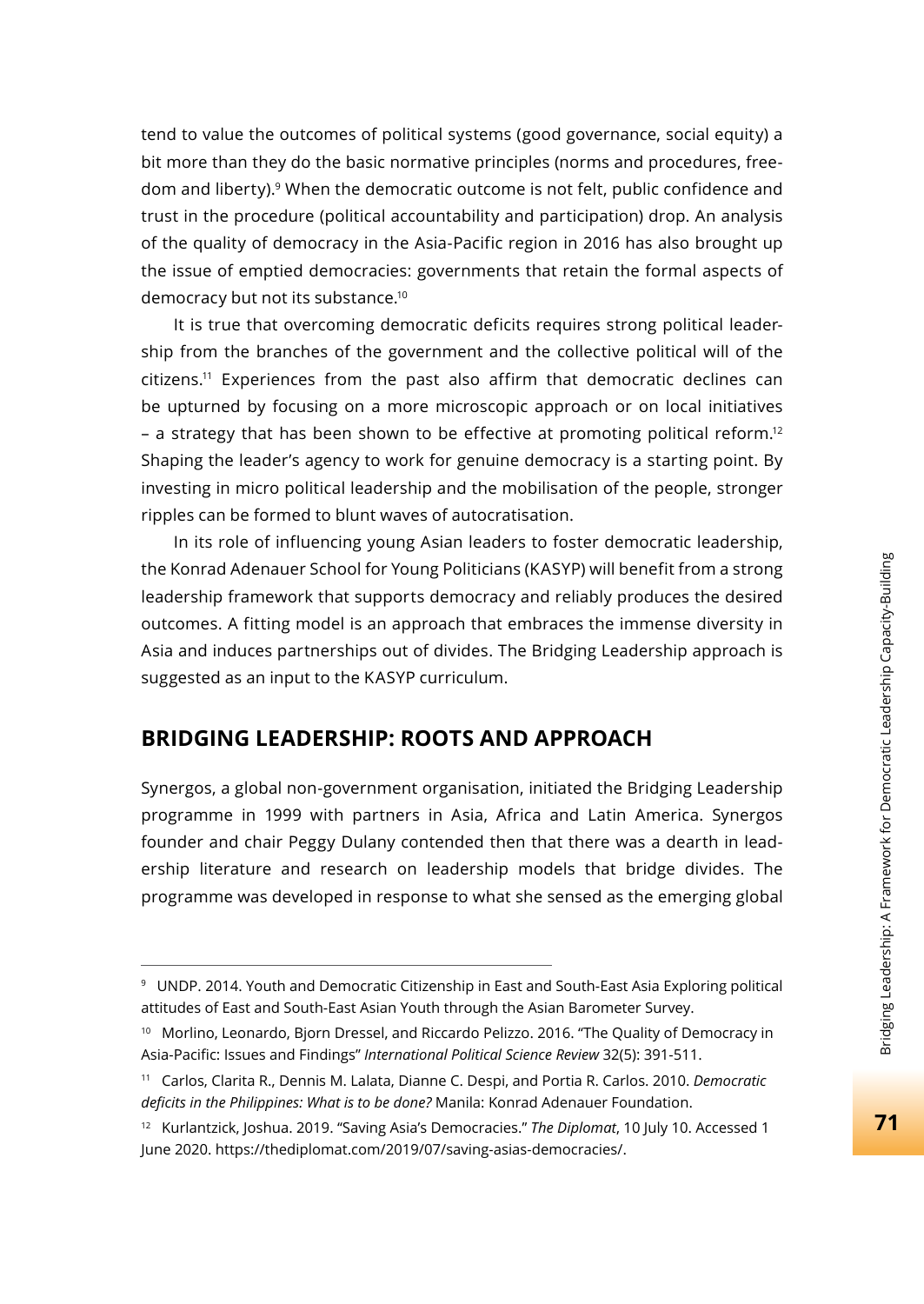environment – "more complex yet interdependent – full of conflicts and potential conflicts coming from inequities in structures and systems."13 To date, Synergos has had engagements in more than 15 countries.

Bridging Leadership (BL) is a style of leadership practised by both individuals and organisations that is effective in building trust and collaboration among diverse stakeholders to address systemic challenges.14 It is characterised by the capacity to engender trust and maximise the potential and contributions of diverse stakeholders, helping them to unite, overcome divides and converge in transformative partnership especially in addressing social inequities. This leadership approach entails inner work for self-awareness and personal or organisational mastery, analytical skills to understand complex social issues, and openness to collaboration as a norm.

Diverging from conventional notions on leadership, Bridging Leadership subscribes to shared power and collective problem-solving. The leader is reliably more of a facilitator, enabler, convener, and co-owner of the problem, processes, and solution.



### **Figure 1. Roles of the Bridging Leader.**

Reference: Dulany, Peggy. 2016.

<sup>&</sup>lt;sup>13</sup> Garilao, Ernesto. 2007. "Bridging Leadership at Synergos: Experience and Learnings." https://www.synergos.org/sites/default/fi les/media/documents/bridging-leadership-atsynergos.pdf.

<sup>14</sup> https://www.synergos.org/about/approach. Accessed 1 June 2020.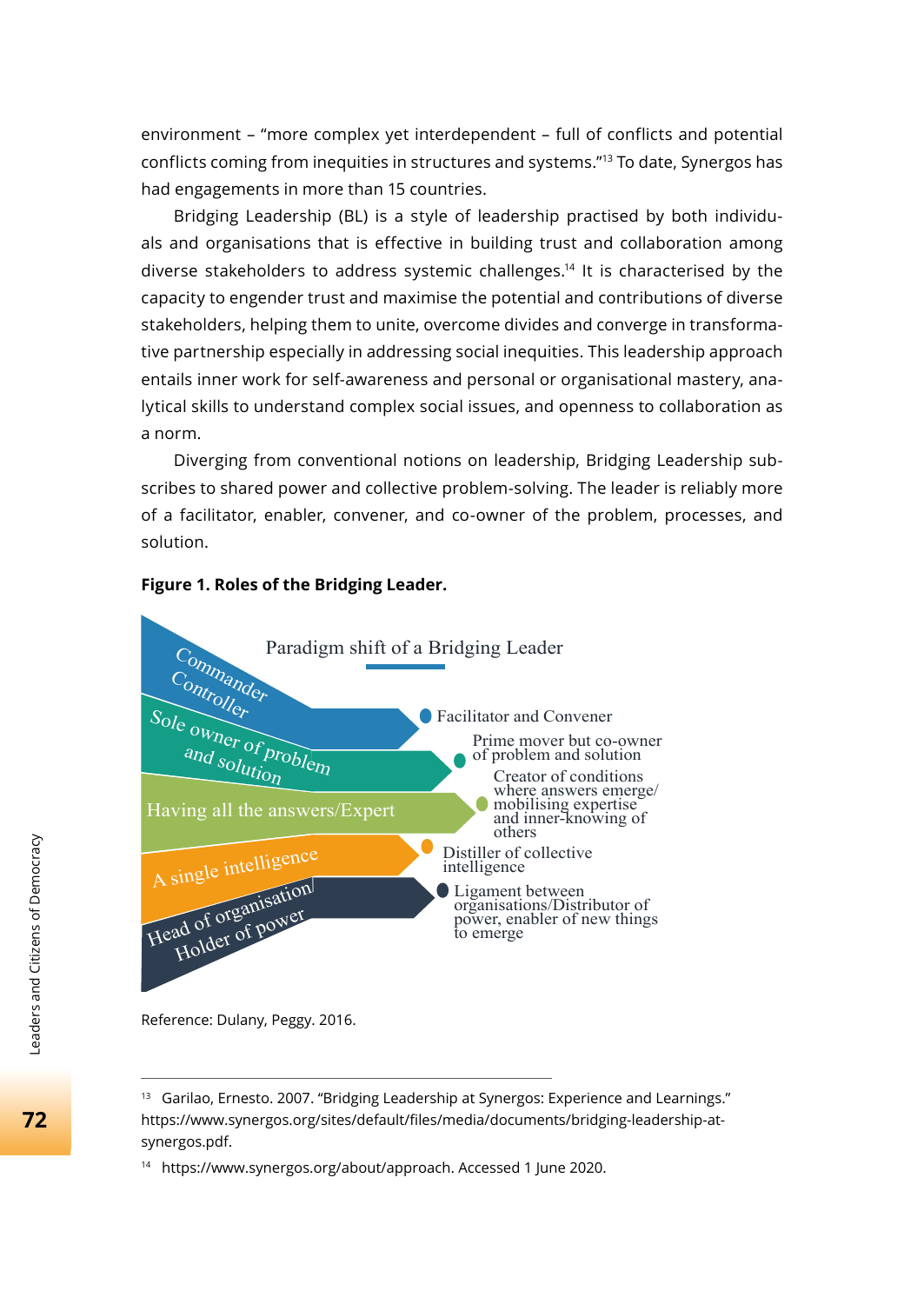Three processes unfold in operationalising this leadership approach according to the Asian Institute of Management Team Energy Center (AIM TEC) for Bridging Leadership, the pioneer incubator of BL in the Philippines. These processes are ownership, co-ownership and co-creation (Figure 2). AIM has been utilising BL in transforming political, government, military, business, and civil society leaders so as to enable them to effectively address problems on peace, education, health, land conflicts, poverty, and poor local governance, among others.<sup>15</sup>

#### **Figure 2. The Bridging Leadership Framework.**

#### **OWNERSHIP**

The bridging leader whose values and principles compel him to make a personal response to address inequities and societal divides recognizes that the complexity of the problem can only be solved by convening the stakeholders to the divide.

**CO-OWNERSHIP** Through a process of dialogue and enlightenment, the stakeholders arrive at a common vision and collective response to the situation.

#### **CO-CREATION**

The stakeholders then adopt a social innovation that leads to the societal outcome, and carry it out through new institutional arrangements. Over time, these arrangements become formal processes that lead to reformconducive policy environment and responsive programs and services.



Source: AIM-TEC, 2006.

The Zuellig Family Foundation (ZFF) further explored the leadership competencies in each of the three BL processes. Various leadership concepts have also been incorporated in implementing and putting BL into practice. The ZFF is an institution that has been keen on ameliorating the health conditions of Filipinos. It aims to

<sup>15</sup> Asian Institute of Management Team Energy Center for Bridging Leadership. https://aim. edu/research-centers/team-energy-center-bridging-leadership. Accessed 1 June 2020.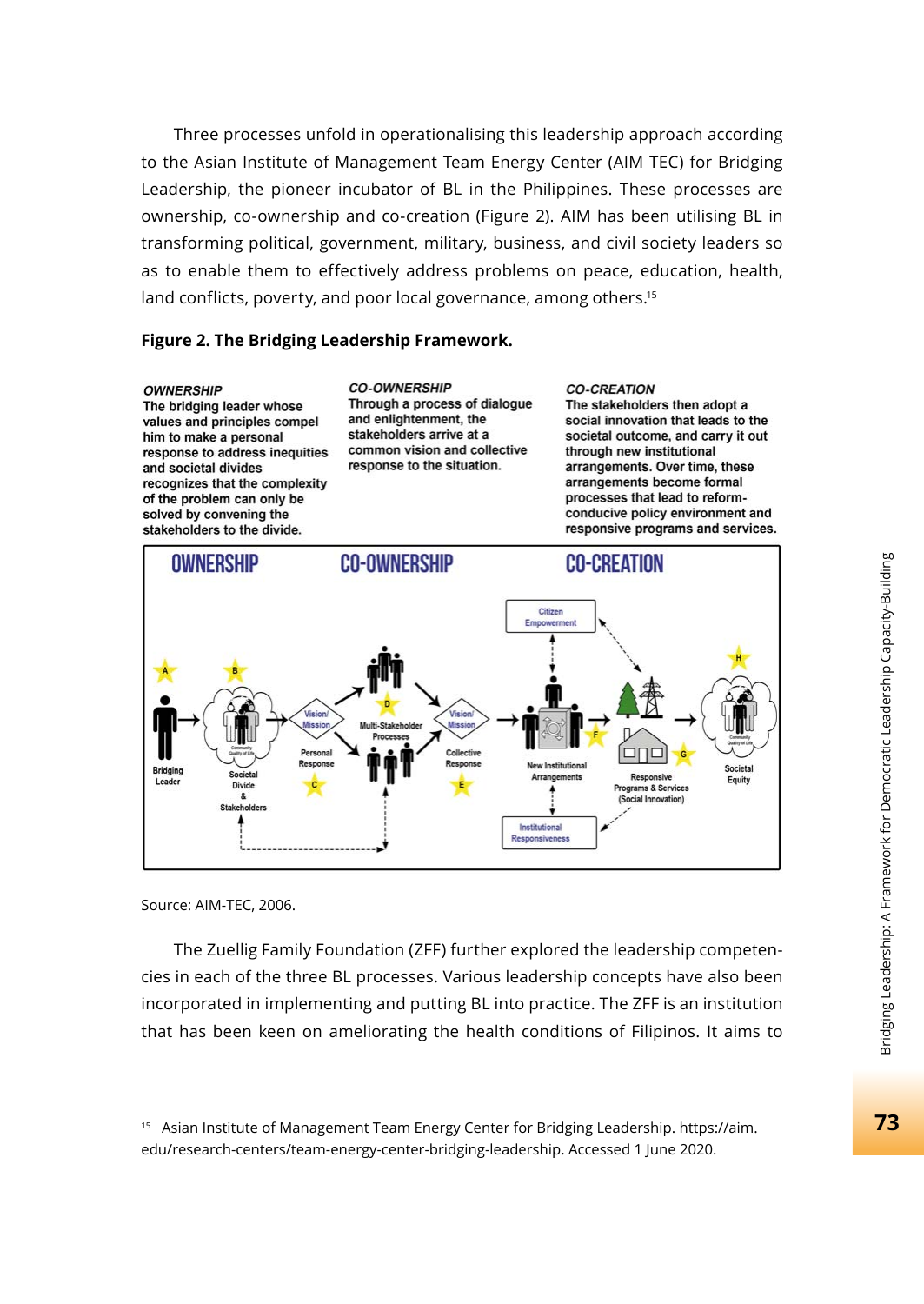spur better health outcomes through its Health Change Model. This model capitalises on responsive leadership and governance (through Bridging Leadership) that will drive a robust local health system defined by effective services and heightened community participation. For the past eleven years, the Foundation has grown BL as a leadership practice in the public health system of the Philippines. More than 3,300 health and government leaders (referred to as BL fellows after completing a programme) from the village level to national departments have been trained by the ZFF.16 Concepts and lessons from the AIM and the ZFF are the main bases for this discussion.

# **BRIDGING LEADERSHIP: PROCESS AND COMPETENCIES**

### **Ownership**

In the ownership phase, a bridging leader is compelled to initiate a personal response to a societal challenge. Internally, this response reflects the leader's values and principles and externally, there is the recognition that multiple stakeholders have to be convened relative to the challenge.

The ZFF tracks the progress of its leadership fellows in three ownership competencies: modeling personal mastery, thinking strategically on inequities, and problem-solving and decision-making on challenges.

A vital foundation in this BL process is modeling personal mastery. The leader is expected to be self-directed and motivated. Integrity is paramount as the leader is aware of and consistently nurtures personal and organisational core values. This deep loyalty to core values allows the leader to muster the courage to act in the right way even in ambiguous and difficult situations. A personal vision embodies one's purpose, which is attained through the manifestation of democratic values.

Ownership of self speaks of authenticity. It is about exemplifying a deepened self-awareness, practising values and constantly being aligned with and guided by an avowed mission. Bridging leaders are perceived as authentic. Authentic leaders are those "guided by qualities of the heart, by passion and compassion, and by qualities of the mind and who genuinely desire to serve others through their leadership driven by purpose, meaning, and values".17

<sup>&</sup>lt;sup>16</sup> ZFF. 2018. Annual and Sustainability Report.

<sup>17</sup> George, Bill. 2003. *Authentic leadership rediscovering the secrets to creating lasting value.*  Jossey-Bass.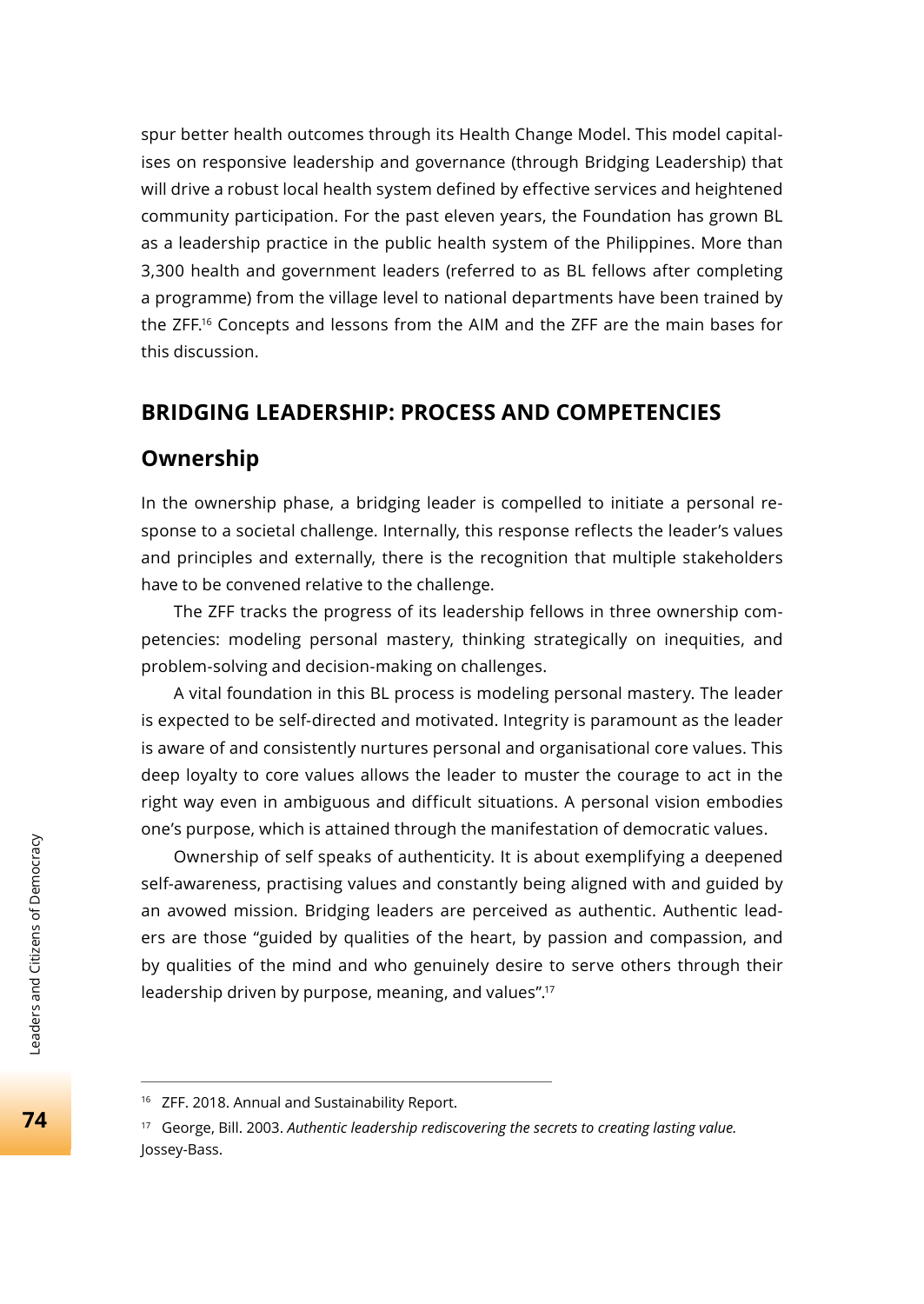Ownership also entails owning (being accountable for) and truly understanding the challenge. The leaders should be able to think strategically about the challenge or the social inequities and manifest strategic agility. The leaders who construe challenges not in a myopic view but as events embedded in a system show these competencies. They employ the Theory U, an awareness-based method for changing systems that capitalises on inner knowing to co-sense and co-shape preferred realities.18 Systems thinking allows the leaders to grasp an issue in its overall context, interrelations, and consequences over time. They may then act responsively, focusing on strategic knobs that swiftly diffuse the challenge.

Decision-making based on sufficient analysis of facts is essential in this responsive action. Self-motivation prompts the leaders to a personal response that harnesses their capital (experience, training/education, connections, resources, and values).

Ownership is anchored to the idea of self-leadership: having the developed sense of "who you are, what you can do and where you're going".19 The concept of emotional intelligence is heavily embedded too in the BL ownership modules. Exceptional leaders distinguish themselves because of superior self-leadership.<sup>20</sup> Business guru Dee Hock's insight supports this focus when he stated that leaders should invest at least 50 percent of their leadership amperage in self-leadership.

One municipal mayor described his experience of ownership as an exercise of introspection and reflective awareness. Despite his past failures and circumstances, including a futile bid in his first mayoralty attempt, he did not waver from his resolve to serve his community. He succeeded in his next try and was able to lead his municipality for the maximum three terms. He joined the BL programme in his final term and his profound appreciation of the BL framework made him decide to have all employees of the local government unit trained in this leadership approach. With members of the bureaucracy all having a common mindset, wicked problems were confronted with ease and the municipality was recognised in the region for being responsive and innovative.

<sup>18</sup> Scharmer, C. Otto. 2018. *The essentials of Theory U: Core principles and applications*. Oakland, CA: Berrett-Koehler Publishers, Inc.

<sup>19</sup> Browning, Michelle. 2018. "Self-leadership: Why It Matters". *International Journal of Business and Social Science* 9(2): 14-18.

<sup>20</sup> Goleman, Daniel. 2005. *Emotional intelligence*. Bantam Books.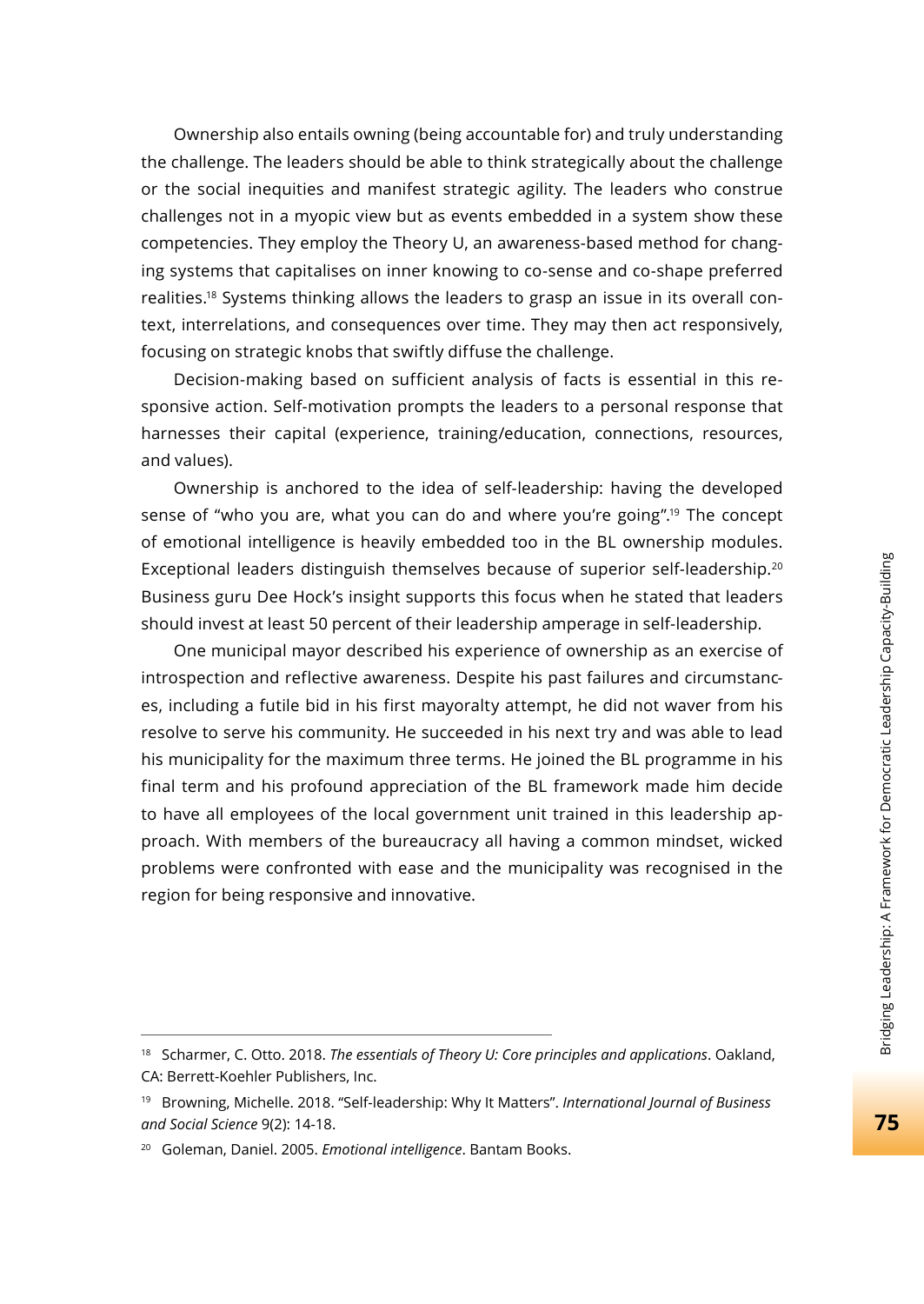# **Co-ownership**

A bridging leader is humble and acknowledges that being fully committed to addressing a complex challenge with one's values and resources will never be adequate. Leveraging on the wisdom and resources of other stakeholders is compulsory when confronting wicked problems. Co-ownership is about arriving at a collective vision and response through democratic and participatory mechanisms – dialogue and engagement.

The ZFF identified three competencies in this process: leading change, leading multiple stakeholders and coaching and mentoring for results. Leading change is about one's ability to generate commitment among partners and to sustain this for organisational or community reforms. It entails working through resistance through dialogue, valuing everyone's competence as a building block in interventions, and rallying stakeholders to the shared vision.

Multiple stakeholders bring in various perspectives and egos. To effectively realise a collective change agenda, trust and shared accountability in working relationships across the spectrum of partners are important. In leading stakeholders, there are needed inversions or shifts in perspective: from *me* to *we* (personal) and from *ego* to *eco-system* (relational). These suggest that leaders view themselves "through the eyes of others and of the whole."21 In particular, the voice of the marginalised and those most affected by the challenges should be heard and become part of the "whole" and of the necessary conversations.

Coaching and mentoring are indispensable skills for leaders in supporting a leadership ecosystem that performs or delivers. Coaching is about unravelling the potential of people for them to maximise their own performance.22 Looking around, disruptive change is the new norm as situations are volatile (much like democracy at present and the threats to it). In such a context, traditional command-and-control management will not thrive as leaders do not possess a monopoly on answers or solutions. Coaching conversations are more appropriate than instructions.<sup>23</sup>

A mentor is said to guide and advise a mentee. There is often a perceived hierarchy of power (more senior, higher position) or information (also wisdom from

<sup>21</sup> Scharmer, Otto, and Katrin Kaeufer. 2013. *Leading from the emerging future from ego-system to eco-system economies*. San Francisco, CA: Berrett-Koehler Publishers Inc.

<sup>22</sup> Whitmore, John. 2009. *Coaching for performance GROWing human potential and purpose*. London: Nicholas Brealey Publishing.

<sup>&</sup>lt;sup>23</sup> Ibarra, Herminia and Anne Scoular. 2019. "The Leader as Coach." Accessed 1 June 2020. https://hbr.org/2019/11/the-leader-as-coach.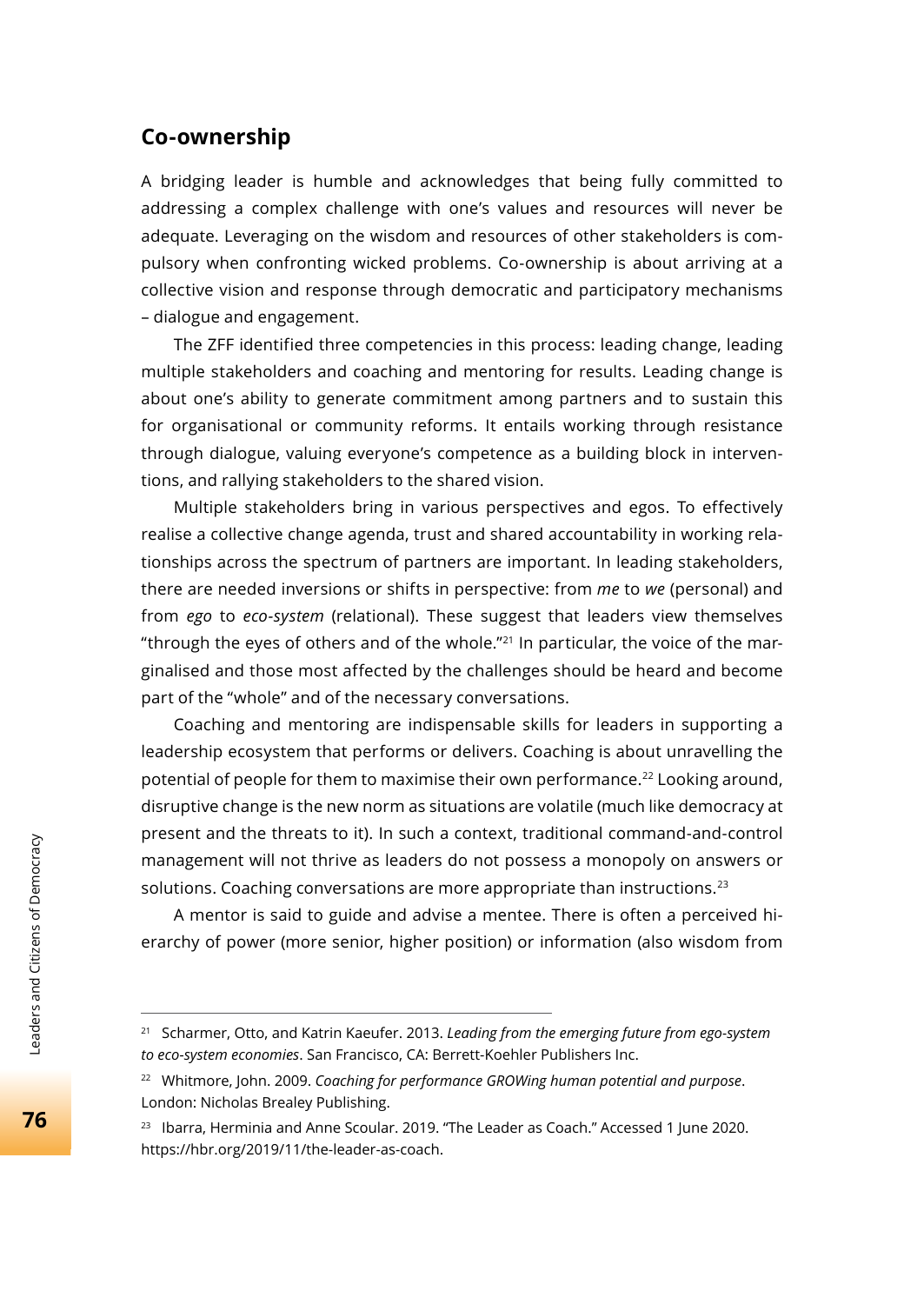experience) between the mentor and the mentee, with the mentor being older and wiser. Coaching, however, may transpire between a manager and his subordinates (in both directions) and also between peers. $24$  Evidence on the benefits of coaching and mentoring has been unequivocal: people who are guided by mentors perform better and experience more work-life satisfaction.<sup>25</sup> It has been reported that 70 to 80 percent of people who are coached improve their self-confidence, relationships and work performance while developing their communication and interpersonal skills too.<sup>26</sup> Leadership coaching and mentoring shape the supportive learning environment that nurtures the high performance of stakeholders.

A director of a regional department of health who was a BL fellow demonstrated co-ownership by forming her guiding coalition. The coalition was composed of trusted key people from both senior managers and subordinates of the office and field units. These key people were, for the director, the right people and the right team – individuals with the appropriate skills, the leadership capacity, organisational credibility and social capital $27$  to co-own a vision. The members of this support coalition, with whom she regularly met, committed to supporting her goal of better maternal and child health in the region. The guiding team was also trained on BL and on coaching such that they were able to coach and mentor their rank and file and officials of the local government health units.

The director acknowledged that her management approach changed as she practised Bridging Leadership. From being autocratic and intolerant, she became more open to others. Consciously, she practised dialogue and active listening more.

<sup>24</sup> Zenger, John and Kathleen Stinnett. 2010. *The extraordinary coach How the best leaders help others grow.* New York: McGraw-Hill.

<sup>25</sup> Horoszowski, Mark. 2020. "How to Build a Great Relationship with a Mentor." *Harvard Business Review*. 21 January. Accessed 1 June 2020. https://hbr.org/2020/01/how-to-build-agreat-relationship-with-a-mentor.

<sup>26</sup> International Coaching Federation. 2009. "Global Coaching Client Study Executive Summary." Accessed 1 June 2020. http://www.gos-coaching.ch/pdf/2009-ICF%20Global%20 survey.pdf.

<sup>27</sup> Kotter, John and Dan Cohen. 2002. *The heart of change. Real-life stories of how people change their organizations*. Boston, MA: Harvard Business Press.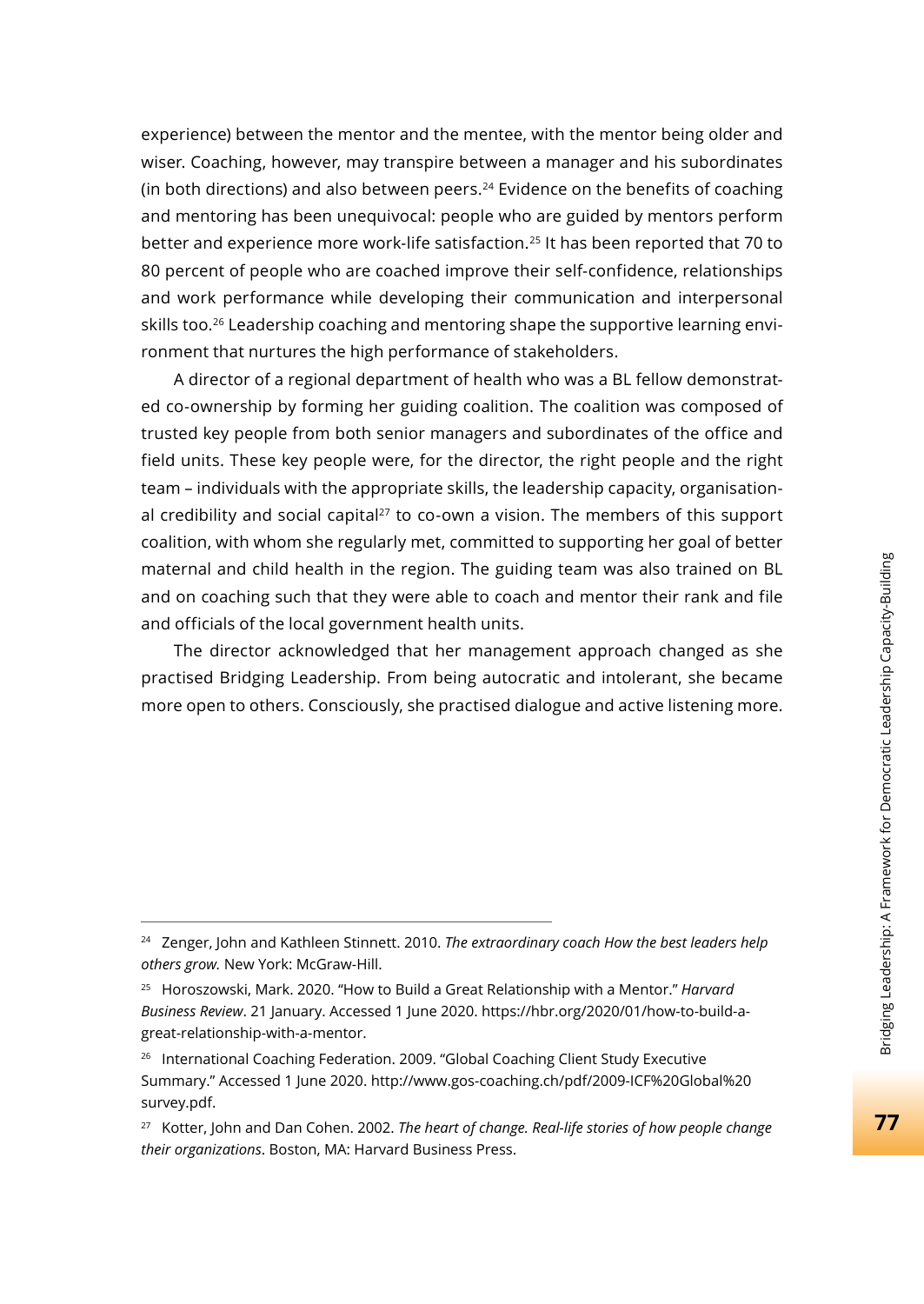### **Co-creation**

In co-creation, the collective vision of stakeholders results in innovative strategies that engender the desired societal outcome of equity. These innovations address both the technical and adaptive features of the challenge. Technical challenges are those that can be solved by the organisation's existing expertise, structures, procedures, and ways of doing things while adaptive challenges are those that can only be tackled through changes in people's priorities, beliefs, habits, and loyalties.<sup>28</sup> The bridging leader and the stakeholders are accountable for tracking the progress of the interventions and for ensuring that the programmes and services are responsive to the marginalised sectors and are focused on the goal. The new arrangements are espoused and create a new norm for the transformed organisation and the empowered stakeholders.

The ZFF recognises a competency on championing and sustaining social innovations in co-creation. The bridging leader and the stakeholders enhance conventional approaches that work and employ emergent and creative thinking to co-create innovative solutions. These strategies are reviewed and modified as needed with the goal of reducing societal inequities.

An example of a new arrangement that addressed both the technical and adaptive aspects of a challenge was seen in the adaptive work of a municipal mayor in an indigenous peoples' community. Confronted with a high maternal mortality rate of indigenous women during birthing, the mayor and the municipal health officer introduced a policy on facility-based deliveries. Customarily, indigenous women give birth at home, with the assistance of the traditional birth attendant. The mayor and the health officer, as bridging leaders, actively dialogued with the indigenous community's leaders, elders and women to thresh out the best way to address this maternal health inequity. The indigenous leaders agreed to advocate to the women to deliver in health facilities. The mayor and the health officer also approved the appeal by the indigenous peoples for their ritualists to perform some rites in the health facility and for the traditional birth attendants to accompany the women. The doctor, nurse or midwife would still deliver the baby. The mayor authorised arrangements for transportation to the birthing centers especially for those women residing in distant areas. The health officer ensured that the services of the safe motherhood programme were made culturally sensitive. This intercultural

<sup>28</sup> Heifetz, Ronald, Marty Linsky, and Alexander Grashow. 2009. *The practice of adaptive leadership: Tools and tactics for changing your organization and the world*. Boston, MA: Harvard Business Press.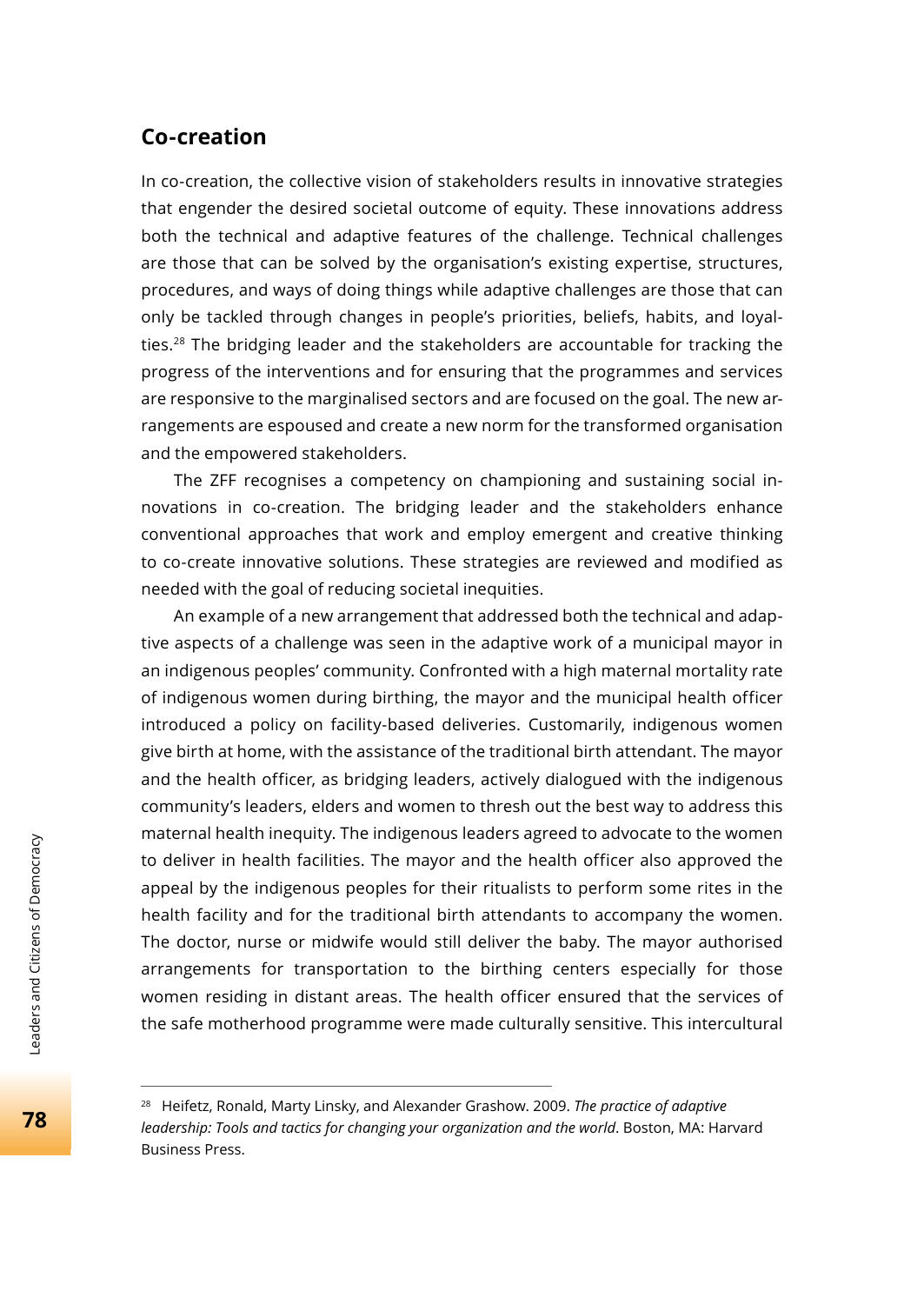co-creation was institutionalised in a modified policy and through a well-disseminated programme. From nine maternal deaths in the previous year, this number dropped to zero after just one year of the policy's implementation.29

# **BRIDGING LEADERSHIP FOR RESULTS**

Aside from the many public narratives of the fellows on how Bridging Leadership has modified their leadership style to be more democratic and collaborative despite complex societal divides and diverse stakeholders, local empirical studies have supported its impact on social inequities. In an evaluation study of a Bridging Leadership programme for local chief executives and health officers, the course was seen as instrumental in the drastic improvement of the health outcomes in the municipalities. In the study's linear regression modeling, leadership was established to have the biggest influence in the local health system.<sup>30</sup> Governance through bridging leadership was associated with better health financing, capable health human resource, more accessible medicines and technology, adequate health information system and responsive health service delivery. Leadership then was not simply one component among many; it was the key driver in a process that made people experience the collective vision as a reality. This bridge-building approach has been recognised as a tool for social transformation and an initiative with an enormous potential to tackle intractable societal problems.<sup>31</sup>

# **CONCLUSION**

In combining contemporary and emerging theories on effective agency, engaging diversity, leading participatory change and results-orientation, the Bridging Leadership in practice supports democracy that delivers. The Bridging Leadership experiences have promoted essential elements of democracy: respect for rights especially of victims of social inequities, the freedom of stakeholders to express their opinions and to be heard through dialogues, the opportunity for civic participation that influences government policies and programmes, proactive rule of law for the

<sup>&</sup>lt;sup>29</sup> ZFF. 2017. Municipal Leadership and Governance Program Module 2.

<sup>30</sup> Labarda, Meredith. 2019. *Transformative leadership and governance as a development process: Building equitable health systems and Filipino well-being*. Doctor of Social Development Dissertation. University of the Philippines, Diliman, Quezon City, Philippines.

<sup>&</sup>lt;sup>31</sup> Brown, L. David. 2015. Bridge-Building for Social Transformation. Stanford Social Innovation Review.